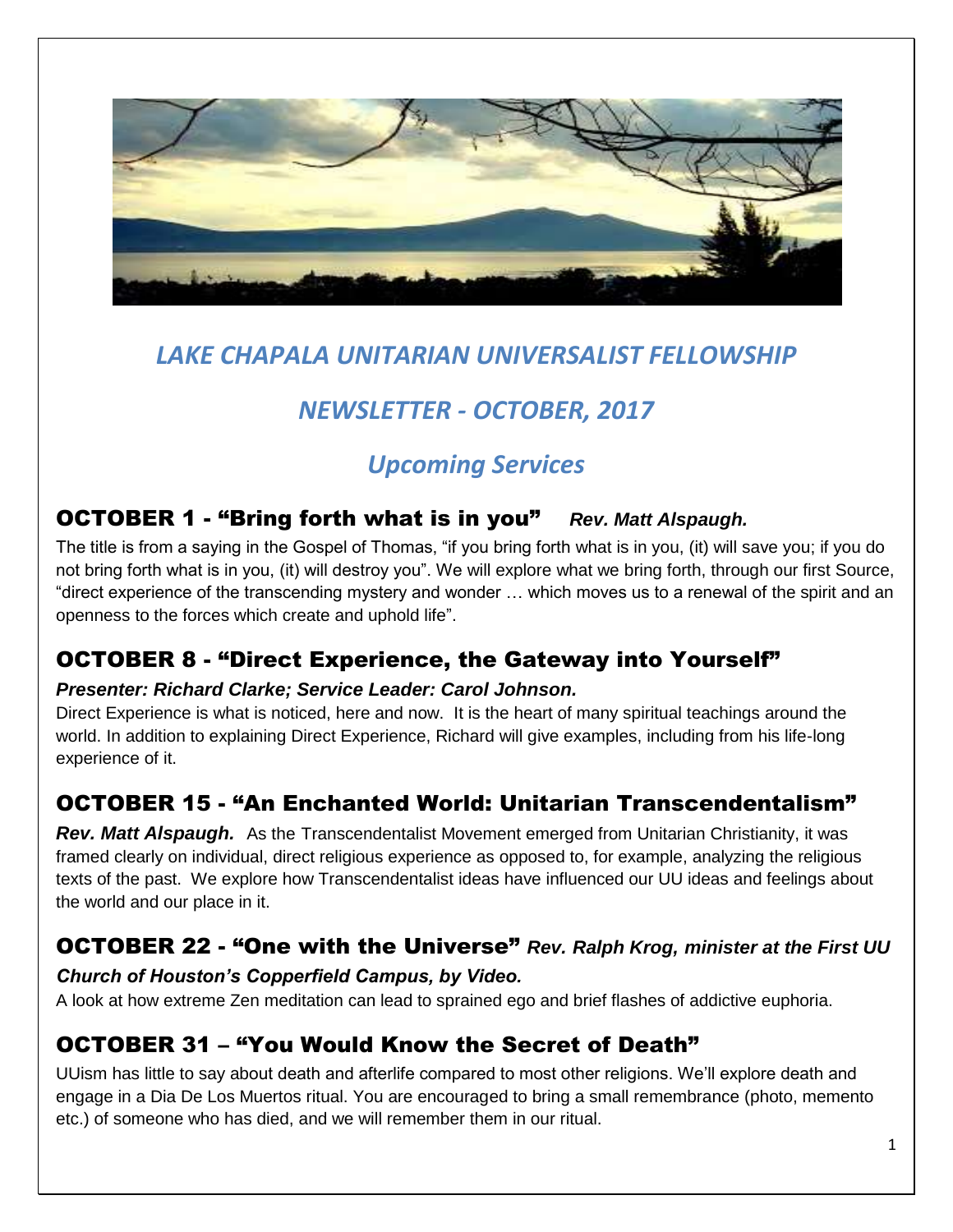

#### Message from Rev. Matt

At our Water Service on September 3, I mentioned how an organization of Unitarian Universalist women instigated the writing of the current Principles and Sources which appear on the back of our Sunday Bulletins. The original motive for the rewrite of the Principles was to remove patriarchal language (such as "mankind", "brotherhood") and to more clearly respect the wholeness of life and our planet.

As the rewrite progressed (it took years), an old tension cropped up again. Some people felt that the new draft diminished the historical Christian roots of Unitarianism and Universalism. In one of the sessions, someone proposed that the document be divided into two parts, the Principles, and the "living traditions that we share", which became the Sources. This allowed "Jewish and Christian teachings" to be included among other sources that we draw from, and further allowed the document to enumerate a variety of other sources and traditions.

Over the course of this year, we will be considering each of the six Sources as a monthly theme. For most services of the month, we'll explore various aspects of that source. (This is also what our partners in First UU Houston are doing.) The first Source, which we will consider in October, reads: "Direct experience of that transcending mystery and wonder, affirmed in all cultures, which moves us to a renewal of the spirit and an openness to the forces which create and uphold life."

To me, this first source is one of the distinguishing qualities of Unitarian Universalism. We are invited to directly experience religion, instead of merely reading about it in some sacred text. Such direct spiritual or mystical experiences can be highly charged, even transformative. They can even lead to new forms of religious understanding, such as the Transcendentalist movement that emerged within Unitarianism in the 19th century, or more recent humanist and earth-centered movements

from within the UU tradition. While direct experience tends to happen to us as individuals, what we do with it, how we make sense of it, is best done in community. That is what I hope we can offer as a congregation and as a religion.

As a congregation, we continue to explore what it means to work with a minister. I've been present at our Sunday services, preached for several, and experimented with different ideas as part of the Sunday morning experience. We will continue that exploration, and broaden it, in a workshop on Sunday Services, to be held on Oct 21. If you are interested in how we do Sundays, and would like to be part of our Services, I encourage you to sign up and attend.

Liz and I continue to settle in. After a month, we're gradually finding a rhythm to our lives here, discovering new things we love, finding things we need to let go of, and opening to those moments of surprise and wonder that being in a place like Lakeside is so ready to offer.



#### "Creating

### Compelling Sunday Services" Saturday Oct 21, 9am - 1:00pm

What is it about what we do on Sunday morning that makes it special? How do the individual parts the words, the music, the silence, rituals, even images and movement — amalgamate into something more powerful and meaningful? **Come join us,** as we begin to explore how to create more moving, inspiring, Sunday experiences. We'll examine the various parts of our typical Sunday Service, and learn how they interact to create a compelling and unified experience. We'll learn about practical aspects that can support or interrupt the flow. We'll begin to think about how we develop effective, consistently high-quality services together. **If you are interested in participating, please sign up on Oct. 8th or 15th or contact mardeleharlandmx@gmail.com.**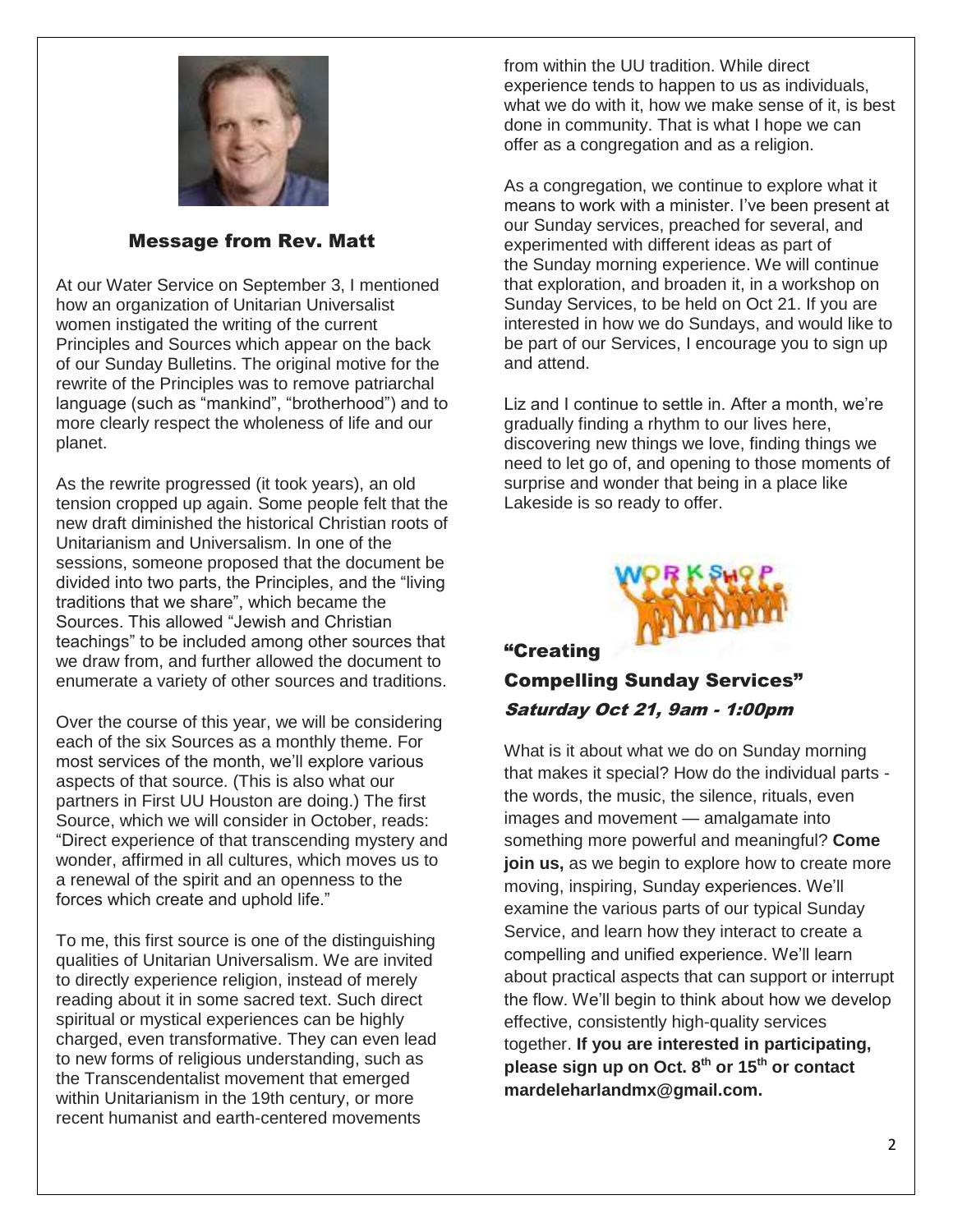## Board & Committee News



### From the Pledging Committee

This has been a momentous and truly exciting year for LCUUF. We have a new part-time minister, revitalized Sunday Services, potential new members and lots happening. **A key to all this has been our pledging program, begun just a year ago.** A heartfelt "thank you" to all those who filled out cards and are generously meeting your pledges. If you have yet to join, it is not too late! **Just talk to a member of the Pledging Committee: Heidi MacLennan, David Miller, Gary Cleek or Lorna Dean.** Pledging Cards are available every Sunday. Payments on pledges can be easily made in one of two ways: by using the envelopes provided at the Sunday morning services or by pledging directly to First Unitarian Church of Houston http://www.firstuu.org.

The Committee is now busy preparing for the 2018/19 fiscal year. **On Sunday, October 8, following the service, we will hold a meeting of the congregation to discuss the pledging process for the fiscal year beginning February**  1<sup>st</sup>. And then on Sunday November 26<sup>th</sup>, **following the service, the congregation will meet to finalize and celebrate our pledging program. Please plan to attend!**  (*Submitted by Heidi MacLennan and Fred Harland)*

### From the Sunday Service Committee

On Sunday, October 29, Reverend Matt will present **a Day of the Dead service**. An "In Memoriam" section will be added to the usual weekly order of service. If you are interested in having someone acknowledged in this section, you are invited to email a picture of the person(s) along with two or three sentences of text to **Susan Miller** at [ssmiller999@gmail.com.](mailto:ssmiller999@gmail.com) Please send text and photos no later than October 22, 2017. *(Submitted by Susan Miller)*

#### From the Hospitality Committee

There will be a luncheon after the service on **Sunday, October 29, at Adelita's Bar & Grill, Independencia 124-A, in San Antonio Tlayacapan.** Watch for the sign-up sheet!

On **Thursday, November 23**, Trudy and Lew Crippen will be hosting a **Thanksgiving dinner** at their home for the LCUUF congregation.

We have had four successful **Meet & Greets** with Rev. Matt Alspaugh and his wife, Liz Hill, in September. There are **six more Meet & Greets scheduled in October, November and December** which are fully signed up. We are scheduling eight people for each event, so there is sufficient time to get to know each other. The goal is to give everyone an opportunity to meet our minister and his wife and in a small group setting.

#### Please email Karyn Carpenter

[\(newfhugger\\_wander@mac.com\)](mailto:newfhugger_wander@mac.com) or Lorna Dean [\(lmdean695@gmail.com\)](mailto:lmdean695@gmail.com), if you would like to sign up for a Meet & Greet event in the future. We will schedule additional Meet & Greet events in January 2018, when we know how many more people want to attend. If you have signed up, and cannot attend, please notify us, so that we can schedule someone in your place. *(Submitted by Lorna Dean)*

#### From the Membership Committee

Our Fellowship's **New Member Orientation** is scheduled for **Saturday, October 21st at 3:00** at our Fellowship. This will be followed by our **New Member Ceremony Sunday, October 29th .** We have 5 people who have indicated an interest in becoming LCUUF members. If you are interested in joining these people in the New Member Ceremony, please contact a Membership Committee member **(Marty Weston, Ellen McFarland, Donna Burroughs, Val Marcum and Nancy Jordan-Zanot).**

**(***Submitted by Marty Weston, Chair***)**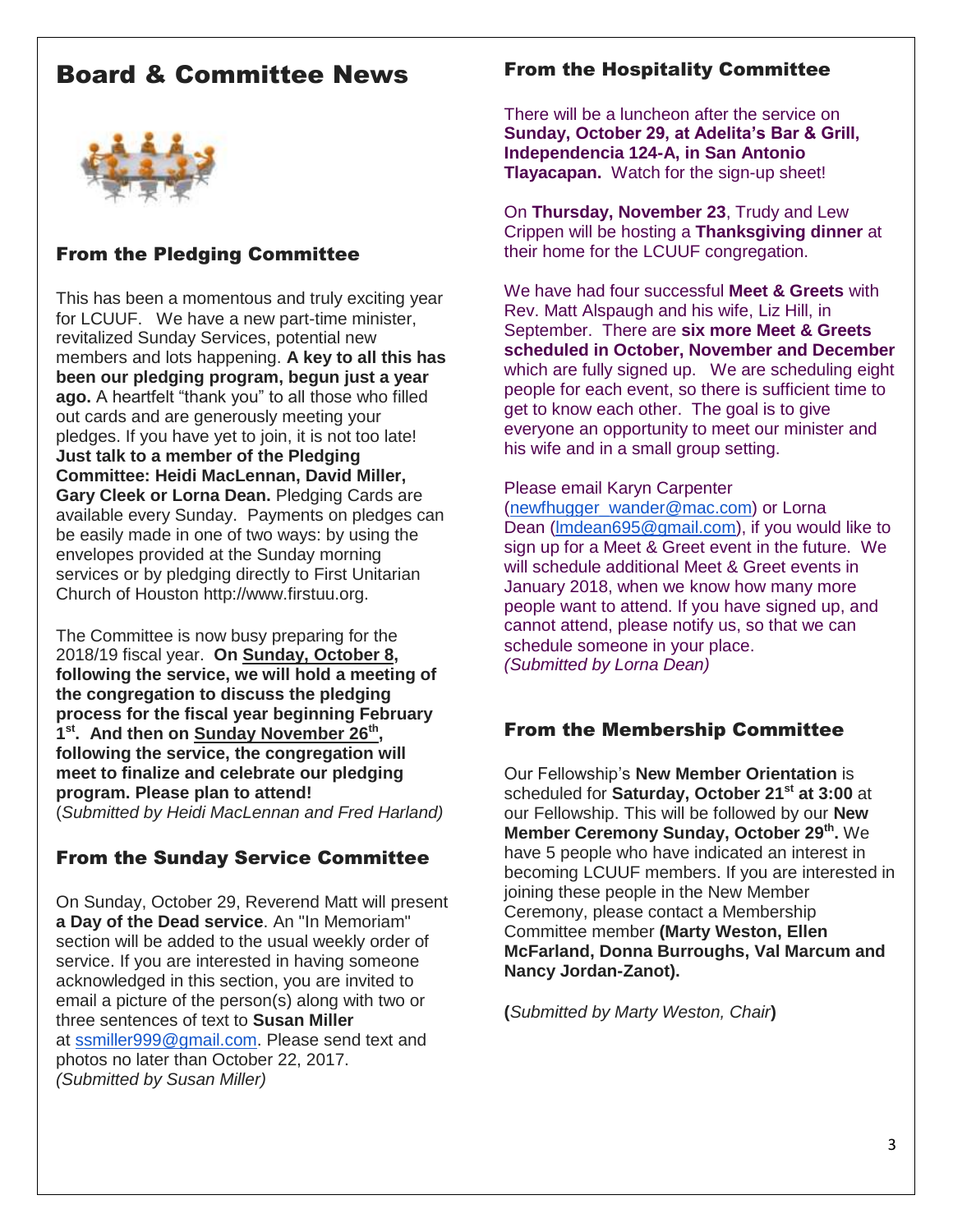## Member Spotlight



#### **Kathy Koches**

#### *(By Liz Molder)*

Kathy Koches is all about music, travel, writing, editing, animal rescue, friendship, and many more things. She grew up in Los Angeles where she graduated from high school in 1965. She married and moved to Germany in 1966 with her husband and infant son, Brian. After two years they moved to Oregon where her daughter, Wendy, was born. She moved to Vancouver, WA in 1975 and got a job as a legal Secretary. Kathy got a divorce and went back to school, graduating with honors from Eastern Oregon University. She then became a para-legal and was named Washington State Legal Support Professional of the Year in 1992.

Kathy met Bob through her work, and he wasted little time whisking her away for a romantic holiday in Mexico, where they discovered many common interests, and she was hooked! They married in 1990. They both sang in the UU choir in Vancouver, WA and they toured England, Wales, Scotland, Cornwall, and Germany with the Vancouver USA Singers. Besides that tour Kathy and Bob visited Spain, Austria, Germany, France, the Bahamas, Canada, Italy, and many places in Mexico, before retiring to Ajijic in 2007. Together they raised Kathy's 13 yr. old daughter Wendy. They also raised their oldest granddaughter, Angel, from age 8 to 18 years. They now have six grandchildren and four great grandchildren.

Kathy & Bob are charter members of LCUUF and the LCUUF choir. Kathy served on the LCUUF Board as Secretary for six years and also on the Sunday Service Committee for six years, being Chairman in 2015. Kathy & Bob joined Los Cantantes de Lago, a 60 voice choir here at

Lakeside in 2007, and have sung in more than 20 concerts with that choir. Kathy has been on the Los Cantantes Board since 2008 where she is now Board Secretary and edits the choir's newsletter. She also founded Las Hermanas de Los Sombreros Rojos, a Red Hat chapter here at Lakeside, and has served as Queen since 2007. Kathy is also the on-line administrator of Lakeside Advocates for Animals.

Since retirement Kathy has re-discovered her passion for writing, and has had her stories and poetry published in El Ojo del Lago over 30 times, has written her autobiography, and this year had a story published in an award winning anthology, *These Summer Months*. Kathy is now into her 11<sup>th</sup> year at Lakeside and still enjoying life with Bob and their rescue dog, Queri. If you ask, she will tell you she lives in "paradise," and clearly she does!

#### Member News



**Happy Birthday Greetings** to members who are celebrating birthdays in **October**: Bill White (3rd), Bob Koches  $(7<sup>th</sup>)$ , Susie Lindeman  $(9<sup>th</sup>)$ , Trudy Crippen  $(9<sup>th</sup>)$ , Fred Harland  $(10<sup>th</sup>)$ , John Roam $(15<sup>th</sup>)$ , and Lynn Cleek  $(29<sup>th</sup>)$ .



We are keeping the following members in our hearts due to recent **surgeries or other medical issues**: Norman Woods, Fred Harland, Donna Burroughs, Els Abercrombie and Sue Kelley.